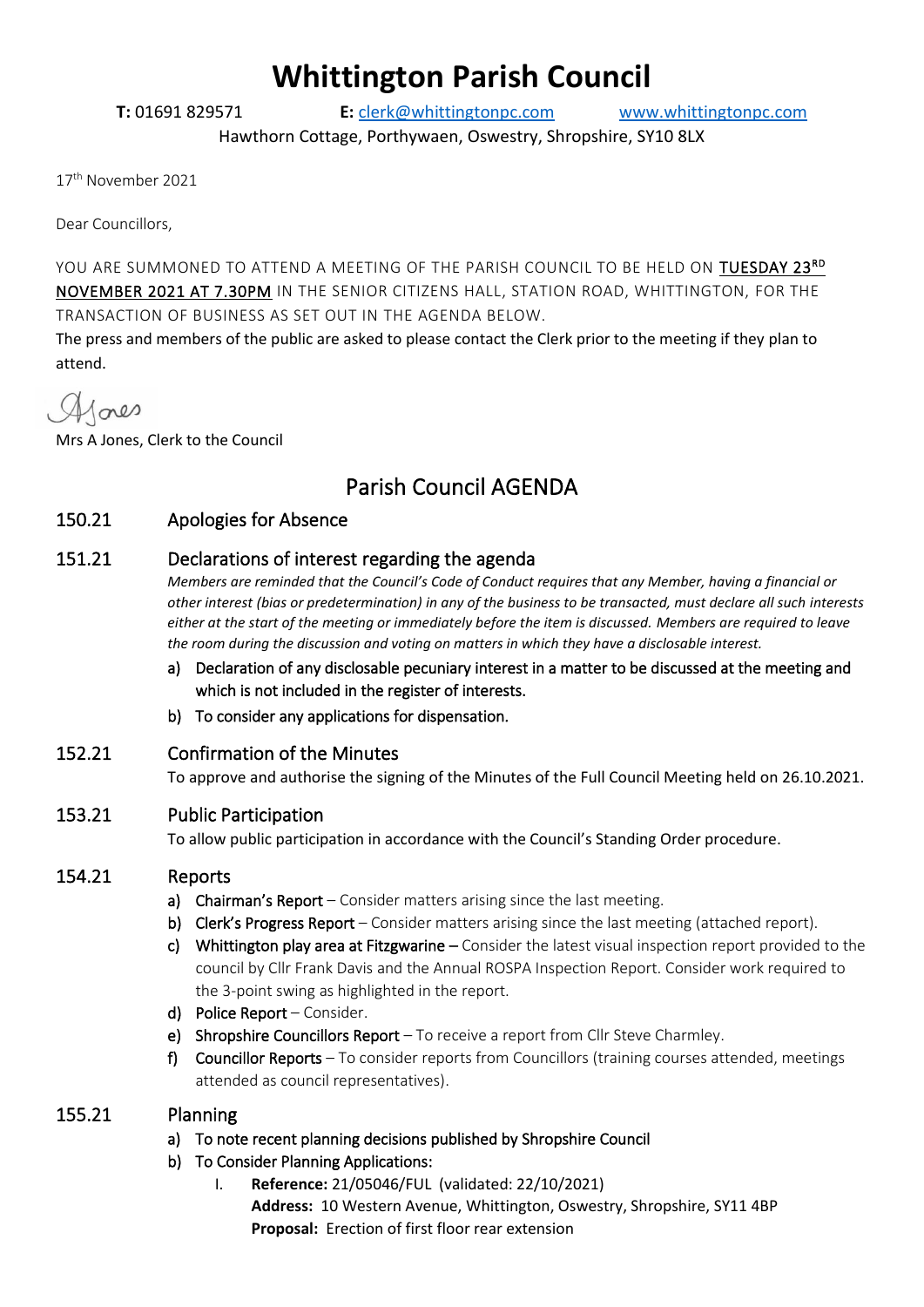II. **Reference**: 21/05137/TCA

**Proposed tree works**: Remove 1no Lawson Cypress (T1), reduce by half hedge of Cypress (T2), reduce by third another hedge of Cypress (T3), and remove 1no Holly (T4) within Whittington Conservation Area

**Location:** 6 Donnett Close, Whittington, Oswestry, Shropshire, SY11 4PZ.

- c) Ratify the comments submitted by the Clerk on 4.11.21 (under delegated powers agenda item 137b refers) relating to application 21/04576/FUL - Land West Of Park House Farm North Drive Park Hall Oswestry Shropshire SY11 4AX
- d) Consider Planning applications not listed above that are received after the issue of this agenda and are included on Shropshire Council's website.

## 156.21 Finance and Accounts

a) Consider the following accounts for payment:

| <b>CHEQUE</b><br>/ BACS<br><b>NUMBER</b> | <b>PAYEE</b>               | <b>DESCRIPTION</b>                                                                    | NET(f)  | <b>VAT</b> | <b>GROSS</b><br>(f) |
|------------------------------------------|----------------------------|---------------------------------------------------------------------------------------|---------|------------|---------------------|
| BACS47                                   | Clerk                      | Salary Month 8 (plus expenses<br>(16.00 home office allowance,<br>mileage)            | 1013.01 | 0.00       | 1013.01             |
| BACS48                                   | <b>HMRC</b>                | Clerk - PAYE Payments (Month 7)<br><b>Employer NI</b>                                 | 73.92   | 0.00       | 73.92               |
| BACS49                                   | D & R Brewer               | Grounds Maintenance - Month 8                                                         | 87.50   | 0.00       | 87.50               |
| <b>BACS50</b>                            | <b>Highline Electrical</b> | S/Light maintenance – annual<br>electoral tests on 20% of the<br>lights (165 – 198)   | 280.00  | 56.00      | 336.00              |
|                                          |                            | Installation of 3 defibrillator<br>cabinets (as per quote – minute<br>114.21 refers)) | 434.00  | 86.80      | 520.80              |
| BACS51                                   | Sign and Design            | Defibrillator stickers for<br>Babbinswood Phonebox                                    | 30.00   | 6.00       | 36.00               |
| 300002                                   | RBL Poppy Appeal           | Wreath                                                                                | 20.00   | 0.00       | 20.00               |
| BACS52                                   | <b>SALC</b>                | Planning Training (Cllr) -9 <sup>th</sup> , 16 <sup>th</sup><br>and 23rd Sept         | 95.00   | 0.00       | 95.00               |
| <b>Direct</b><br><b>Debit</b>            | <b>NEST</b>                | Pension (Employer & Employee<br>Contribution)                                         | 35.63   | 0.00       | 35.63               |

b) Income – To note income received.

| Date<br><b>Received</b> | <b>From Whom and Description</b> | Amount |
|-------------------------|----------------------------------|--------|
| 29.10.21                | NatWest – Interest               | £0.26  |

c) Reconciliation - To approve the bank reconciliation up to and including 31<sup>st</sup> October 2021.

- e) Internal Controls To receive a report from Cllr Beaumont following the  $2^{nd}$  Quarter checks.
- f) Grant towards Christmas Drive in Event Consider making a grant to the Church of £60.00 to cover the cost of hiring a generator.
- $g$ ) Insurance Consider adding the new Phonebox in Babbinswood to the Parish Council's Insurance Policy to cover theft and damage.

# 157.21 Finance and Executive Committee

To receive a verbal report following the meeting on 23<sup>rd</sup> November and consider recommendations arising from the meeting including: